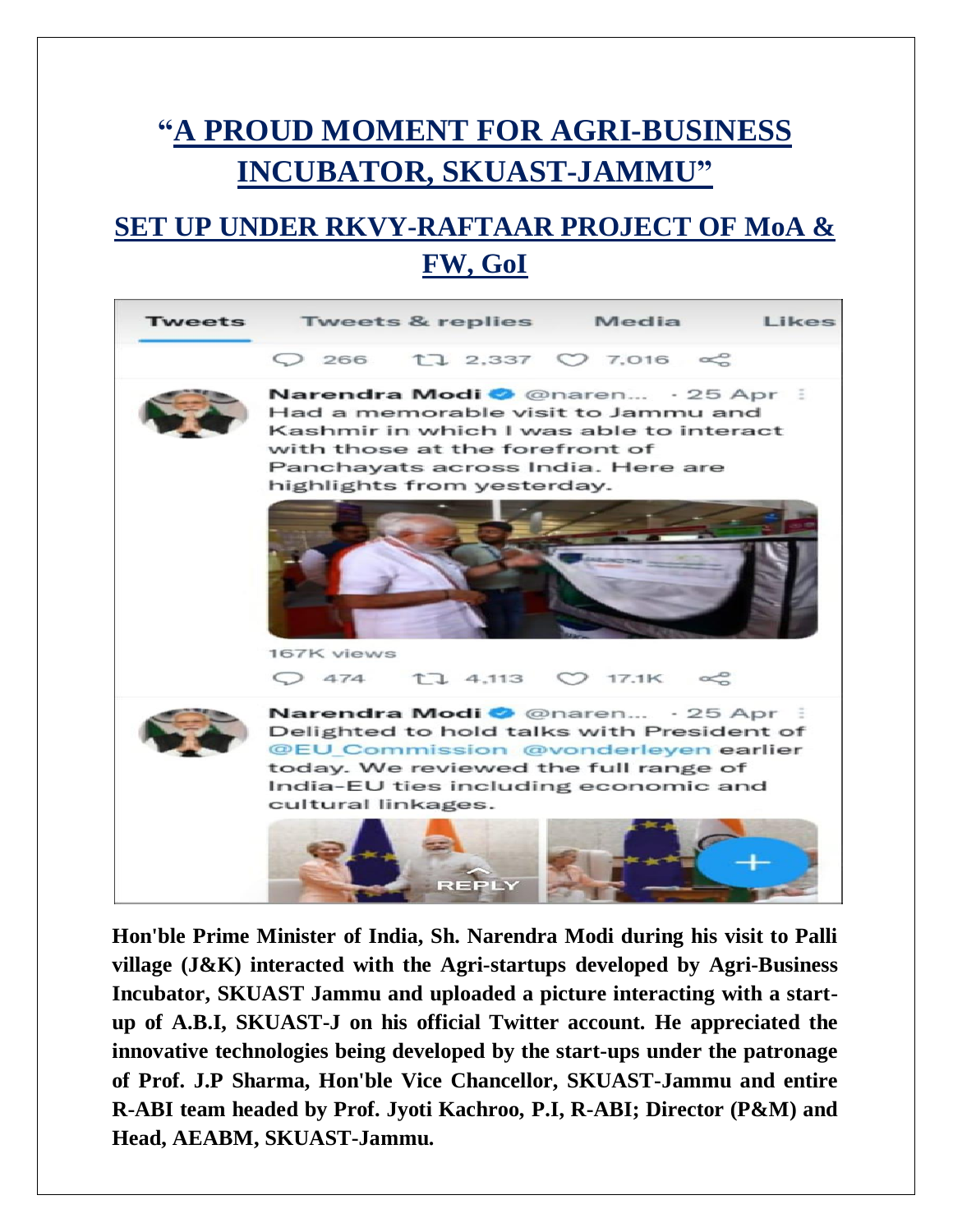## **"UNION MINISTER FOR AGRICULTURE, GoI VISITED SKUAST-JAMMU"**



**Sh. Narendra Singh Tomar, Union Minister of Agriculture & Farmers' Welfare, GoI along with Prof. J.P. Sharma, Hon'ble Vice Chancellor, SKUAST-Jammu visited stalls set up by innovative Agri-startups developed by Agri-Business Incubator, SKUAST-J during his visit to J&K UT. Prof. Jyoti Kachroo, P.I, R-ABI, Director (P&M) and Head, AEABM, SKUAST-Jammu introduced the startups & their innovative technologies to the visiting dignitaries who greatly appreciated the thrust being given to agri-business sector by establishment and promotion of start-ups.**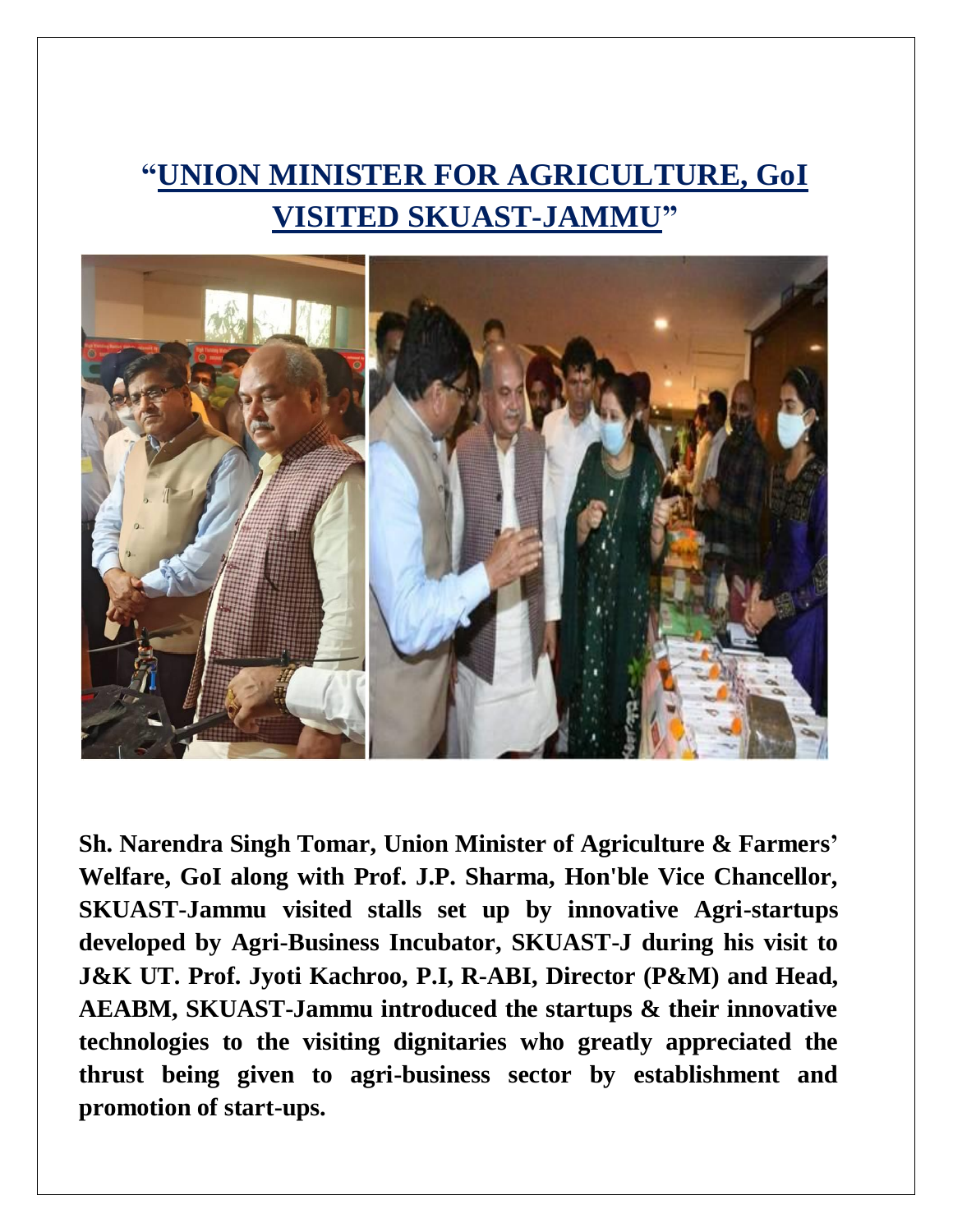# **"INDUSTRY PARTICIPATION IN START-UPS MEET"**



**Dr. Jitendra Singh, Hon'ble Union Minister of State (Independent Charge) for the [Ministry of Science and Technology](https://en.wikipedia.org/wiki/Ministry_of_Development_of_North_Eastern_Region) and Minister of state (Independent Charge); [Personnel, Public Grievances and](https://en.wikipedia.org/wiki/Ministry_of_Personnel,_Public_Grievances_and_Pensions)  [Pensions;](https://en.wikipedia.org/wiki/Ministry_of_Personnel,_Public_Grievances_and_Pensions) [Department of Atomic Energy](https://en.wikipedia.org/wiki/Department_of_Atomic_Energy) and [Department of Space](https://en.wikipedia.org/wiki/Department_of_Space) felicitated Agri-startups developed by Agri-Business Incubator, SKUAST JAMMU on the special occasion of industrial fraternity meet on topic of "Industry Participation in Startups". Prof. Jyoti Kachroo, P.I, R-ABI, Director (P&M) and Head, AEABM, SKUAST-Jammu apprised the Hon'ble Minister about the contribution of A.B.I, SKUAST-J in the development of innovative startups in the field of agriculture & it's allied sectors through RKVY-RAFTAAR project of MoA & FW, GoI.**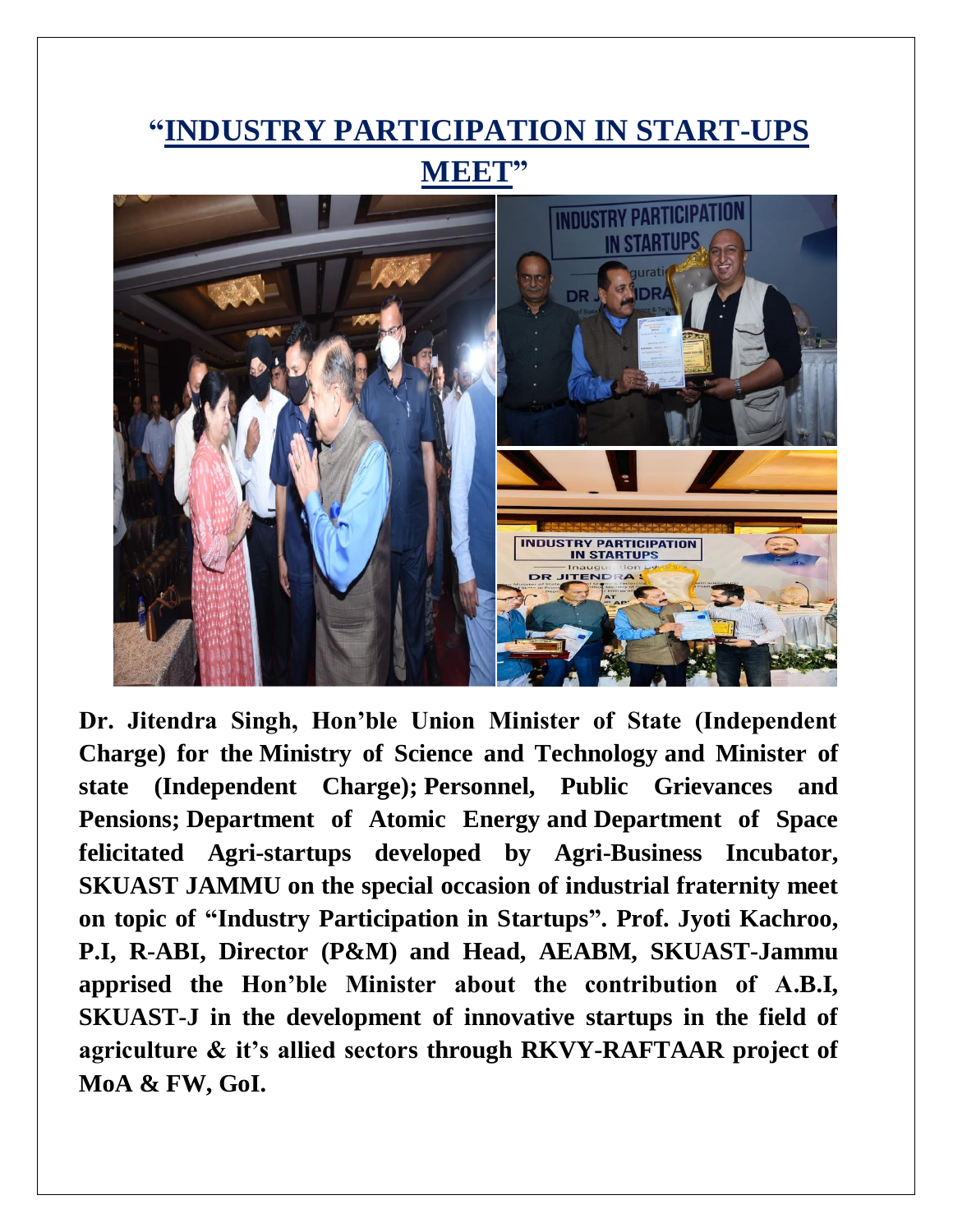#### **"INNOVATIVE FARMERS' MEET AT SKUAST-J"**



**Hon'ble Lieutenant Governor of J&K(UT), Mr. Manoj Sinha reviewed the technologies developed by start-ups of A.B.I, SKUAST-J during innovative farmers meet organized by SKUAST-Jammu. Prof. J.P. Sharma, Hon'ble Vice Chancellor, SKUAST-Jammu informed the Hon'ble LG about the various innovations brought in the field of agriculture and its allied sectors by the start-ups developed by the R-ABI, SKUAST-J team headed by Prof. Jyoti Kachroo, P.I, R-ABI, Director (P&M) & Head, AEABM, SKUAST-Jammu.**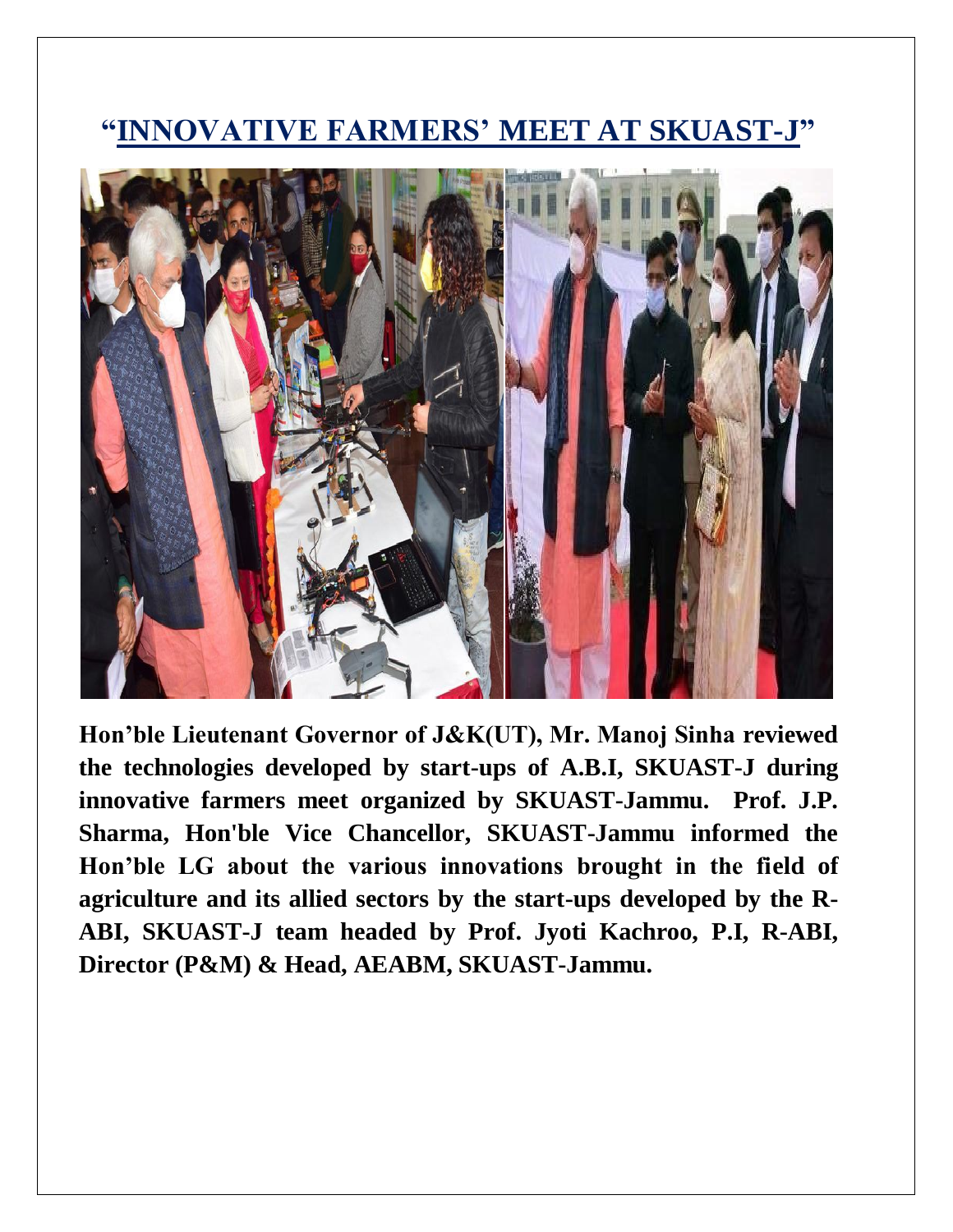### **"NATIONAL YOUTH AWARDS, S.O.L.V.E.D 2021"**



**Mr. Nikky Kumar Jha, founder of Saptkrishi Scientific Pvt. Ltd; a start-up developed by Agri-Business Incubator, SKUAST-Jammu under RKVY-RAFTAAR project of MoA & FW, GoI brought laurels to his incubation centre by winning the gold medal in S.O.L.V.E.D 2021 challenge (Social Objectives Led Volunteer Enterprise Development) for his innovative product. He was felicitated by Mr. Anurag Thakur, Union Minister of Youth Affairs & Sports, GoI at a glittering ceremony held in New Delhi.**